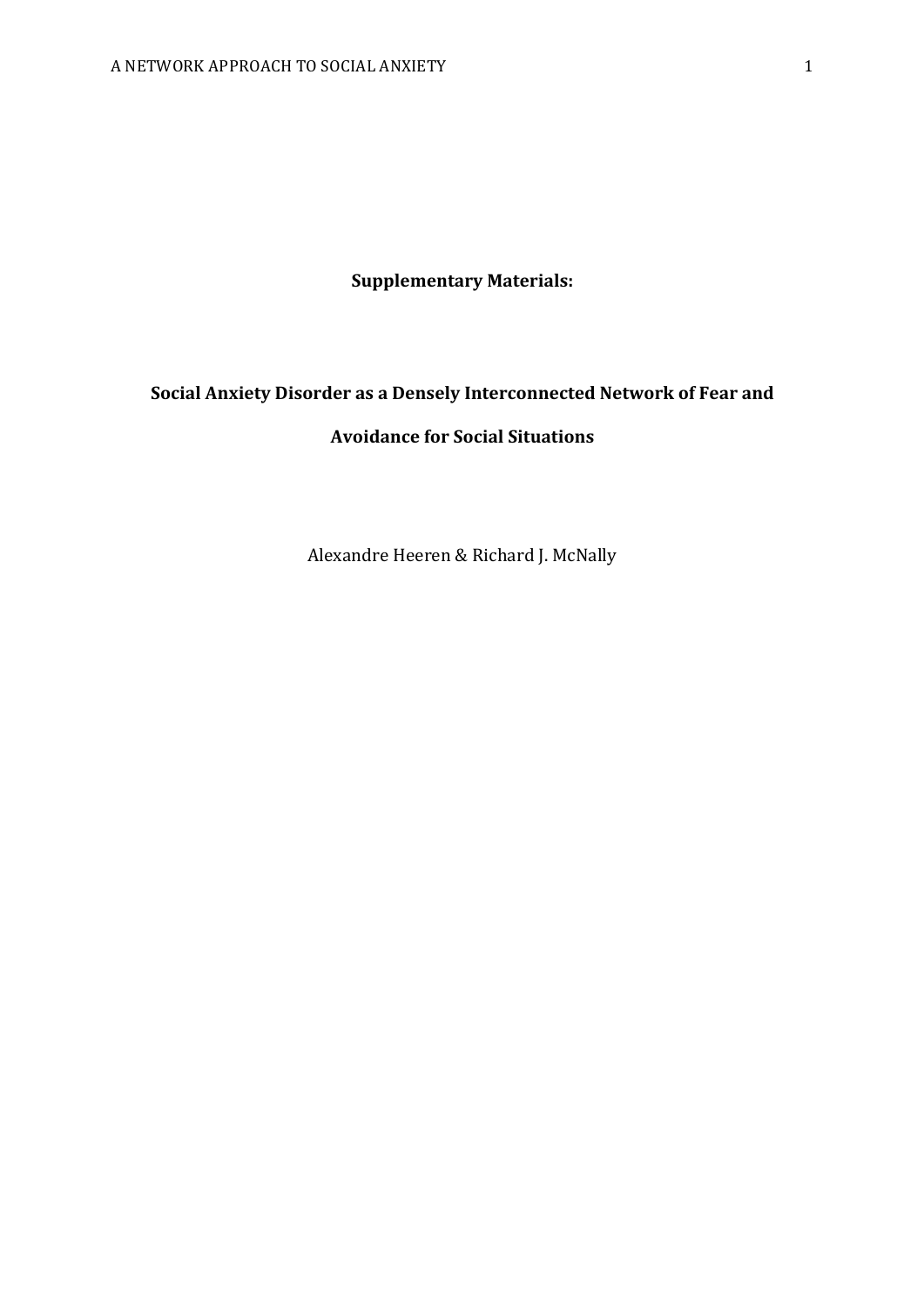### **Group Difference and Distribution of the LSAS**

Mean, standard deviation, skewness, and kurtosis of each group as well as effect sizes vis-à-vis the group difference are presented separately for each item in *Table S1*.

#### **Accuracy of the Edge Weights**

The bootstrapped CIs for the edges indicate that the edges are fairly stable and a number of edges exhibit values significantly greater than zero (*Figures S1 and S2*).

## **Stability of the Centrality Metrics**

*Figures* S3 and S4 respectively depict results of the subset bootstrap procedure for the individuals qualifying for the diagnosis of social anxiety disorder and people free of the diagnosis.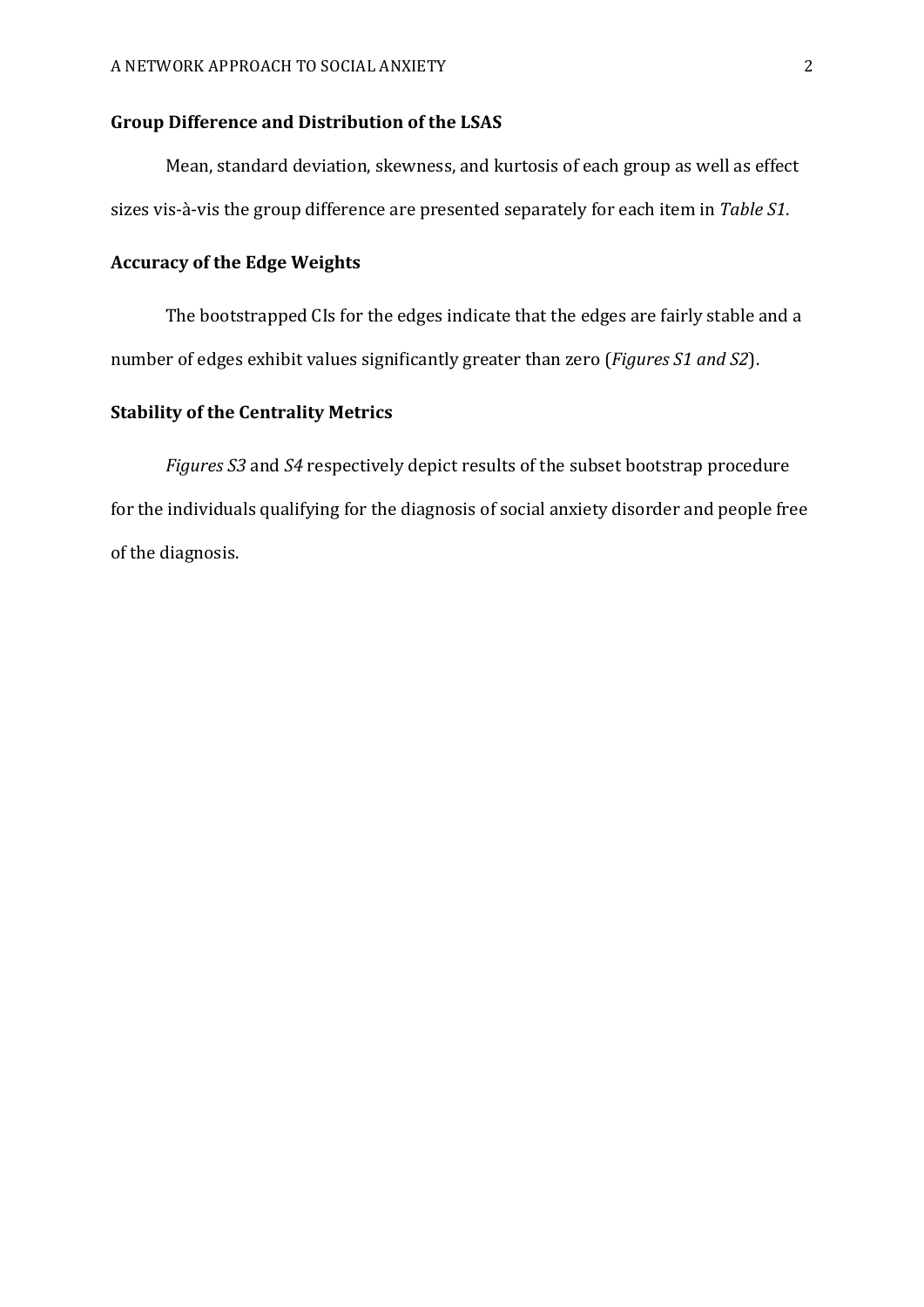**Table S1.** Means (M), standard deviations (SD), skewness, and kurtosis for each item of the LSAS as well as effect sizes for the differences between individuals qualifying for the diagnosis of social anxiety disorder (SAD) and people free of the diagnosis.

| <b>SAD</b> sample |      |     |          |          |      | <b>Healthy sample</b> | <b>Difference</b> |          |           |
|-------------------|------|-----|----------|----------|------|-----------------------|-------------------|----------|-----------|
| Item              | M    | SD  | Skewness | Kurtosis | M    | <b>SD</b>             | Skewness          | Kurtosis | Cohen's d |
| f1                | 1.24 | .90 | $-0.52$  | 0.69     | .46  | .66                   | .81               | $-1.03$  | $1.78***$ |
| f2                | 1.69 | .82 | $-1.00$  | $-0.26$  | .49  | .61                   | .51               | $-54$    | $3.09***$ |
| f3                | .70  | .82 | 0.43     | 9.93     | .13  | .43                   | 3.11              | .21      | $1.14***$ |
| f4                | .40  | .67 | 1.12     | 2.36     | .02  | .15                   | 6.63              | 1.77     | $.83***$  |
| f5                | 1.85 | .81 | $-1.30$  | $-0.06$  | .83  | .67                   | $-0.29$           | $-28$    | $3.22***$ |
| f6                | 2.55 | .71 | $-2.63$  | $-0.82$  | 1.36 | .91                   | $-63$             | 2.3      | 2.99***   |
| f7                | 1.31 | .93 | $-0.54$  | 1.71     | .37  | .56                   | .90               | $-.90$   | $1.80***$ |
| f8                | 2.03 | .85 | $-1.54$  | $-0.32$  | .77  | .74                   | .03               | $-13$    | $4.30***$ |
| f9                | 1.82 | .95 | $-1.00$  | 0.41     | .56  | .74                   | .66               | $-.95$   | $3.01***$ |
| f10               | 1.97 | .89 | $-1.28$  | 0.01     | .82  | .77                   | .01               | $-61$    | $3.71***$ |
| f11               | 1.69 | .83 | $-0.98$  | $-0.80$  | .53  | .56                   | .15               | $-58$    | $2.71***$ |
| f12               | 1.76 | .88 | $-1.03$  | 1.07     | .51  | .62                   | .48               | $-.71$   | $2.87***$ |
| f13               | .83  | .89 | 0.27     | 5.96     | .26  | .55                   | 1.67              | .18      | $1.14***$ |
| f14               | 1.84 | .92 | $-0.84$  | 0.10     | .57  | .63                   | .27               | $-1.09$  | $2.64***$ |
| f15               | 2.26 | .82 | $-1.77$  | 0.03     | .94  | .74                   | $-0.31$           | .11      | 5.39***   |
| f16               | 2.36 | .74 | $-1.84$  | $-0.93$  | .77  | .70                   | $-0.08$           | .30      | $9.10***$ |
| f17               | 2.34 | .80 | $-1.70$  | $-0.63$  | 1.29 | .86                   | $-0.60$           | $-.01$   | 4.87***   |
| f18               | 2.07 | .88 | $-1.29$  | $-0.10$  | .91  | .78                   | $-16$             | $-68$    | $4.05***$ |
| f19               | 1.6  | .96 | $-0.72$  | 1.36     | .40  | .59                   | .87               | $-98$    | $2.26***$ |
| f20               | 1.97 | .86 | $-1.31$  | $-0.10$  | .69  | .69                   | .10               | $-51$    | $3.53***$ |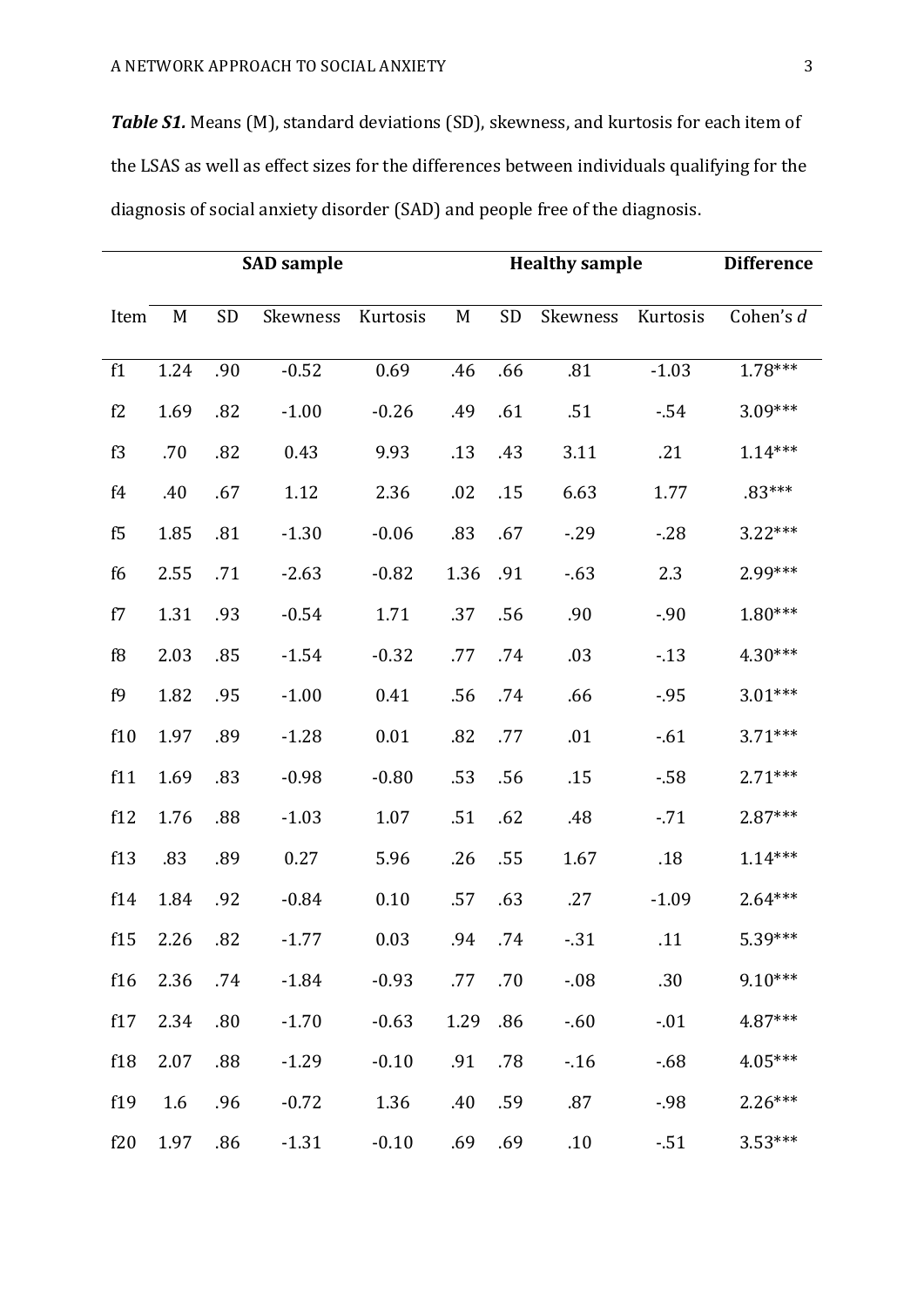## A NETWORK APPROACH TO SOCIAL ANXIETY 4

| f21            | 2.29     | .79  | $-1.18$ | $-0.69$  | 1.34 | .88 | $-61$ | $-75$   | $3.33***$ |
|----------------|----------|------|---------|----------|------|-----|-------|---------|-----------|
| f22            | 1.53     | .91  | $-0.85$ | $0.30\,$ | .43  | .63 | .85   | $-78$   | $2.35***$ |
| f23            | 1.97     | .85  | $-1.13$ | 0.76     | .67  | .79 | .44   | $-74$   | 5.97***   |
| f24            | 1.48     | .96  | $-0.73$ | 2.09     | .40  | .63 | 1.01  | $-.96$  | $2.10***$ |
| a1             | 1.13     | .92  | $-0.24$ | 2.52     | .41  | .69 | 1.15  | $-66$   | $1.66***$ |
| a2             | 1.37     | .79  | $-0.71$ | 0.65     | .33  | .52 | 1.01  | $-35$   | $2.47***$ |
| a3             | .61      | .85  | 0.78    | 3.98     | .09  | .38 | 3.94  | 1.08    | .95***    |
| a4             | .82      | .94  | 0.39    | 3.46     | .03  | .16 | 6.01  | .04     | $1.21***$ |
| a <sub>5</sub> | 1.68     | .86  | $-0.89$ | 1.30     | .48  | .62 | .61   | $-71$   | 2.92***   |
| a6             | 2.22     | .92  | $-1.41$ | $-0.10$  | .81  | .94 | .40   | $-63$   | $9.53***$ |
| a7             | 1.24     | 1.03 | $-0.24$ | 4.60     | .30  | .57 | 1.46  | $-1.02$ | $1.56***$ |
| a <sub>8</sub> | 1.59     | 1.03 | $-0.70$ | 2.12     | .45  | .64 | .81   | $-1.15$ | $2.00***$ |
| a <sup>9</sup> | 1.51     | 1.11 | $-0.51$ | 2.92     | .36  | .59 | 1.10  | $-1.33$ | $1.74***$ |
| a10            | 1.62     | .99  | $-0.75$ | 0.50     | .53  | .70 | .63   | $-1.04$ | $2.18***$ |
| a11            | 1.59     | .78  | $-0.75$ | 4.62     | .42  | .72 | 1.26  | $-48$   | $5.69***$ |
| a12            | 1.48     | .98  | $-0.60$ | 5.27     | .31  | .58 | 1.41  | -.99    | $2.10***$ |
| a13            | .89      | 1.04 | 0.42    | 3.61     | .32  | .61 | 1.42  | $-23$   | $.96***$  |
|                | a14 2.14 | .81  | $-1.44$ | 0.55     | .38  | .58 | .92   | $-37$   | $4.34***$ |
| a15            | 2.03     | .89  | $-1.26$ | 0.28     | .66  | .70 | .21   | $-71$   | $3.50***$ |
| a16            | 1.73     | .91  | $-0.82$ | $-0.47$  | .54  | .62 | .34   | $-95$   | $2.51***$ |
| a17            | 1.31     | 1.1  | $-0.23$ | 4.34     | .38  | .68 | 1.35  | $-1.24$ | $1.53***$ |
| a18            | 1.83     | .89  | $-1.08$ | $-0.15$  | .70  | .74 | .22   | $-74$   | $3.24***$ |
| a19            | 1.46     | .99  | $-0.59$ | 1.14     | .33  | .55 | 1.13  | $-1.01$ | 1.95***   |
| a20            | 1.69     | .95  | $-0.84$ | 1.61     | .38  | .60 | .99   | $-98$   | $2.50***$ |
| a21            | 1.99     | .99  | $-1.10$ | $-0.61$  | 1.04 | .94 | $-07$ | $-1.03$ | $4.37***$ |
| a22            | 1.27     | 1.01 | $-0.33$ | 3.22     | .30  | .55 | 1.32  | $-1.05$ | $1.61***$ |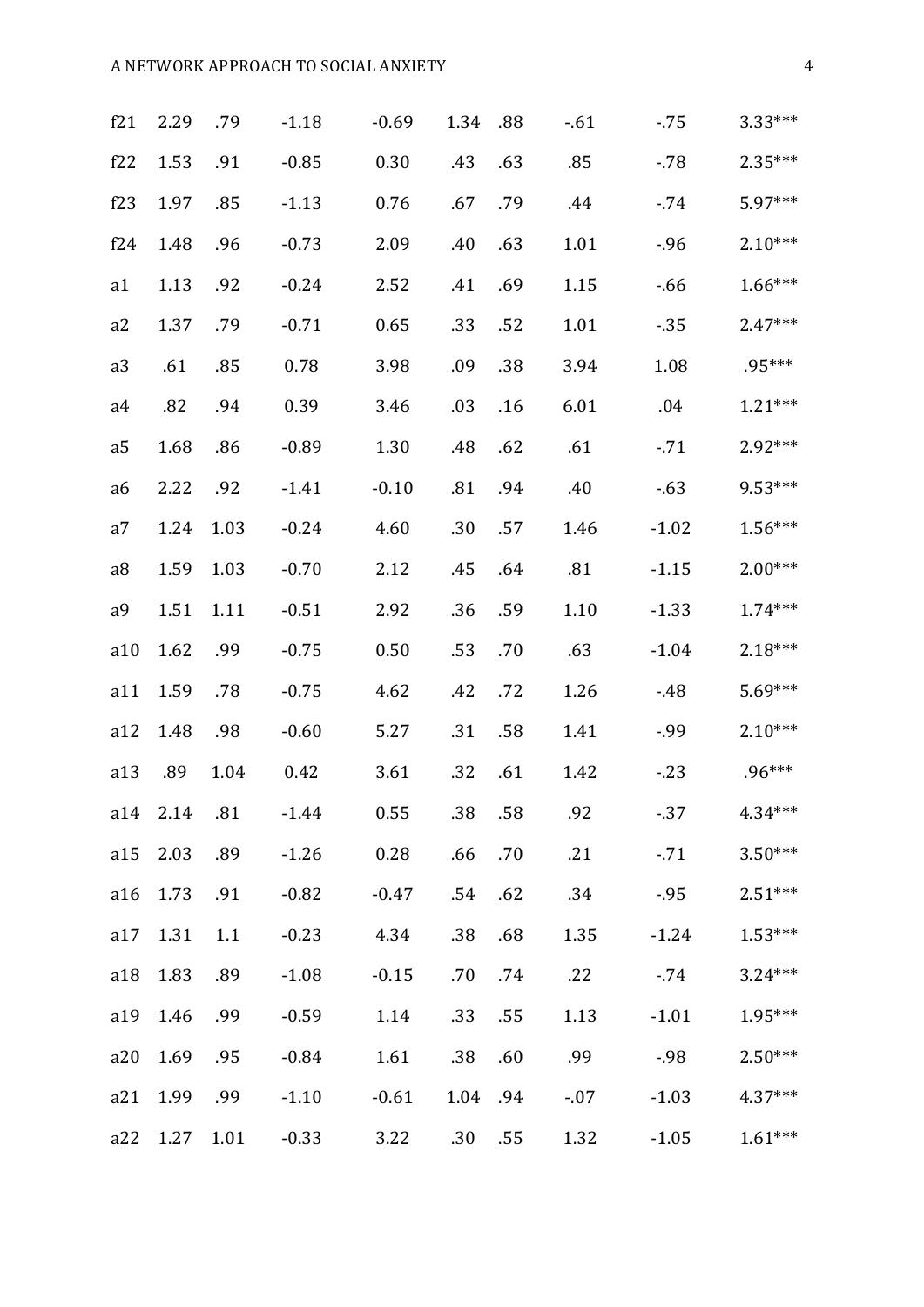#### A NETWORK APPROACH TO SOCIAL ANXIETY **5**

|  | a23 1.63 1.14 -0.60 3.73 .38 .73 1.48 -1.41 2.01*** |  |  |  |
|--|-----------------------------------------------------|--|--|--|
|  | a24 1.34 1.07 -0.32 3.15 .38 .67 1.27 -1.19 1.63*** |  |  |  |

*Note.* Cohen's *d* represents the difference between the two means divided by the pooled standard deviation of the sample. The higher the value, the larger the difference between individuals qualifying for the diagnosis of social anxiety disorder and people free of the diagnosis.  $**$ ,  $p < .001$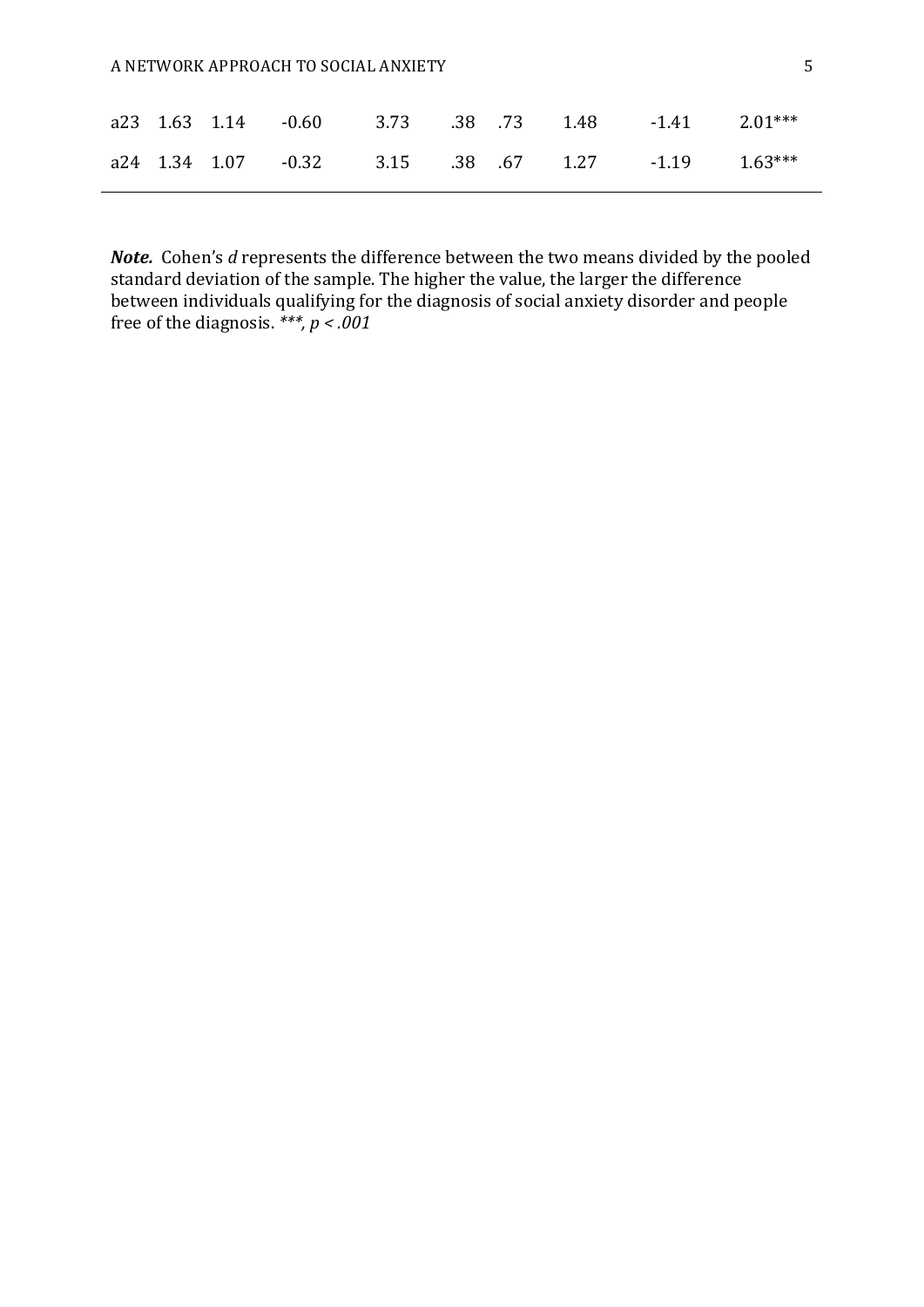Figure S1. Bootstrapped confidence intervals of estimated edge weights for the graphical lasso network of individuals qualifying for the diagnosis of social anxiety disorder. The red line indicates the sample values and the gray area the 95% confidence intervals. 

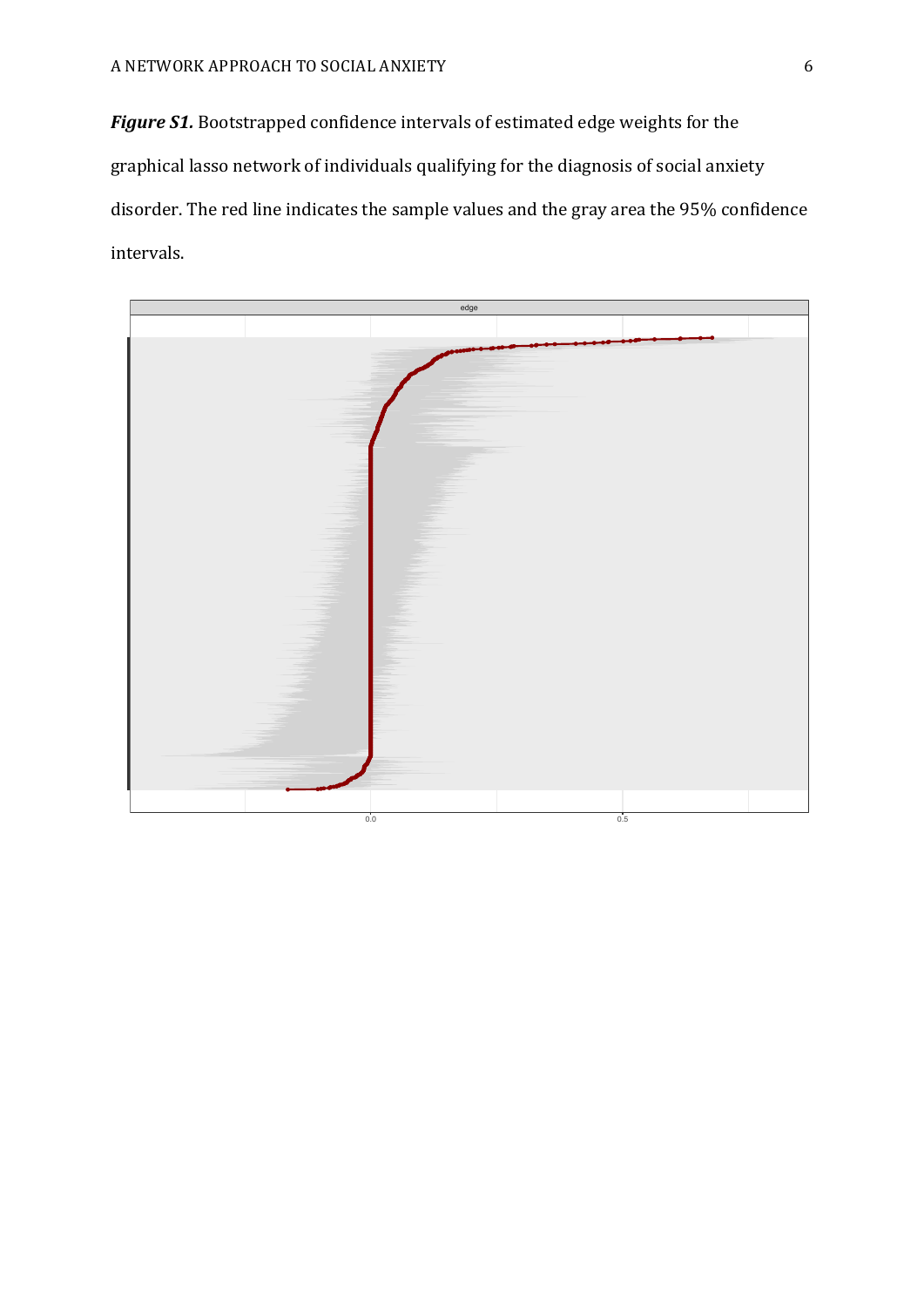Figure S2. Bootstrapped confidence intervals of estimated edge weights for the graphical lasso network of the people free of the diagnosis of social anxiety disorder. The red line indicates the sample values and the gray area the 95% confidence intervals.

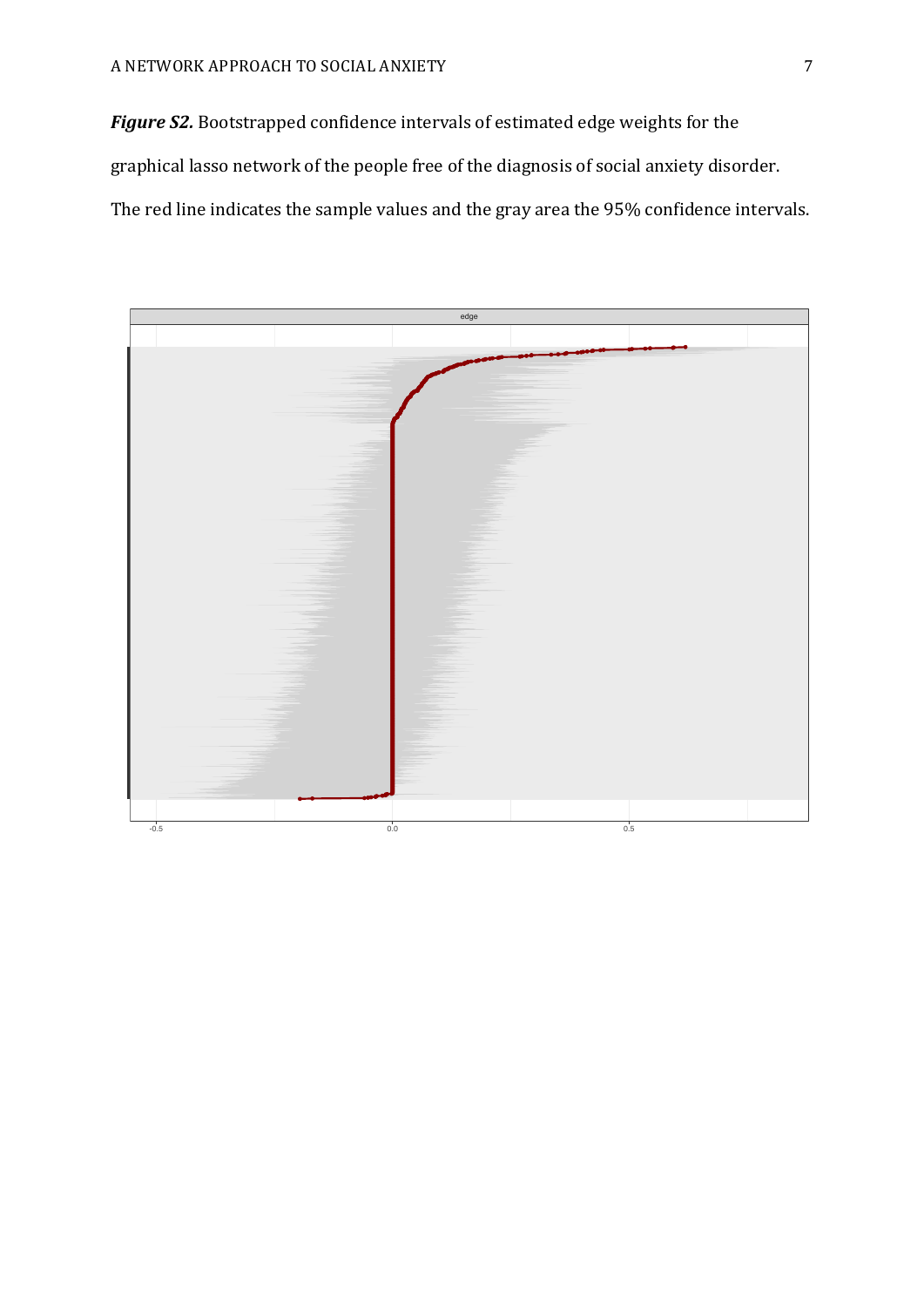**Figure S3.** Average correlation between centrality indices of the network estimation sampled with persons dropped and the original sample among individuals qualifying for the diagnosis of social anxiety disorder.